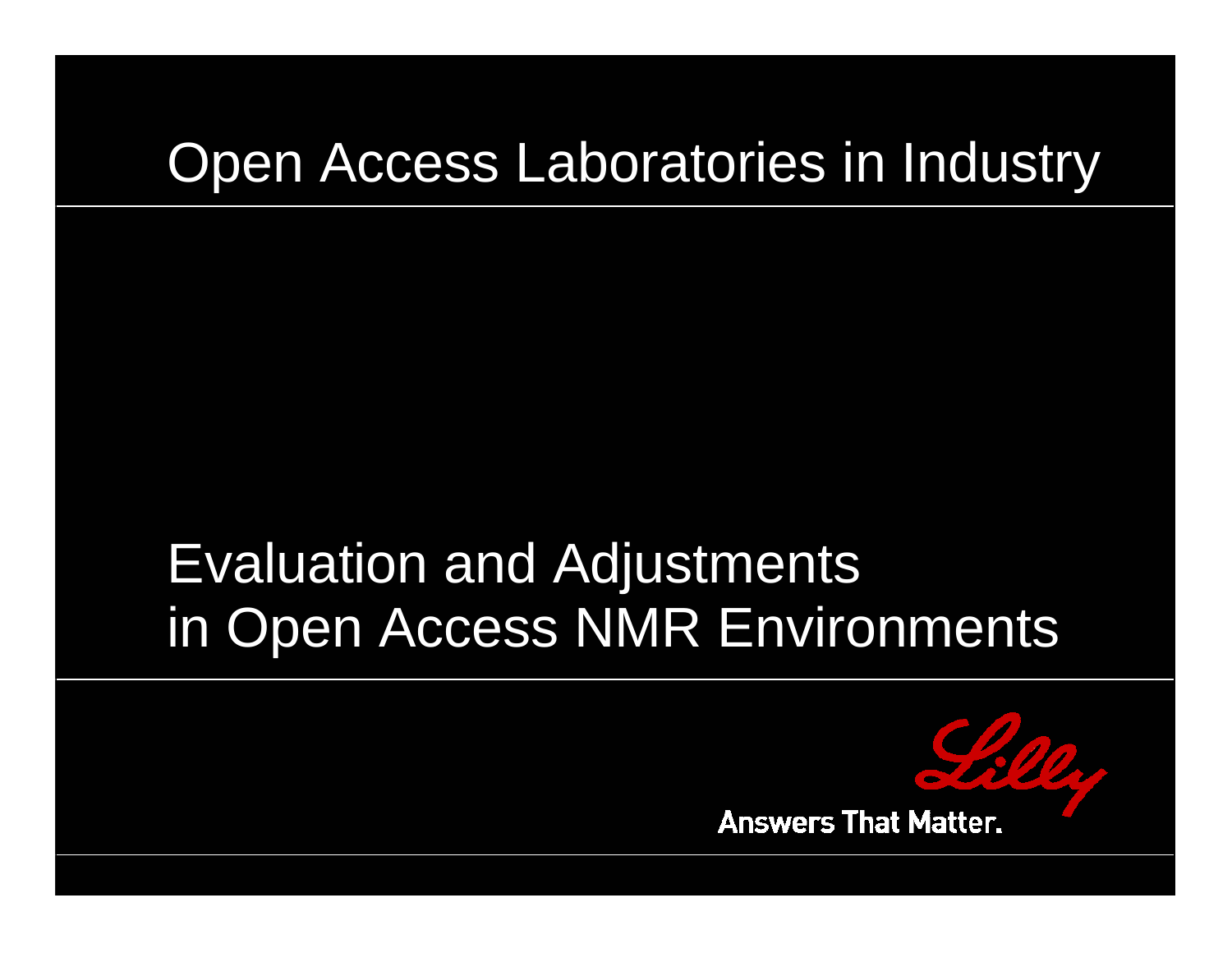### The Environment

NMR spinners in magnet without tubes NMR tubes in magnet without spinners < you fill in the blank >

What can happen when procedures are ignored?

… another super-con that can be donated for educational purposes.  $\odot$ 

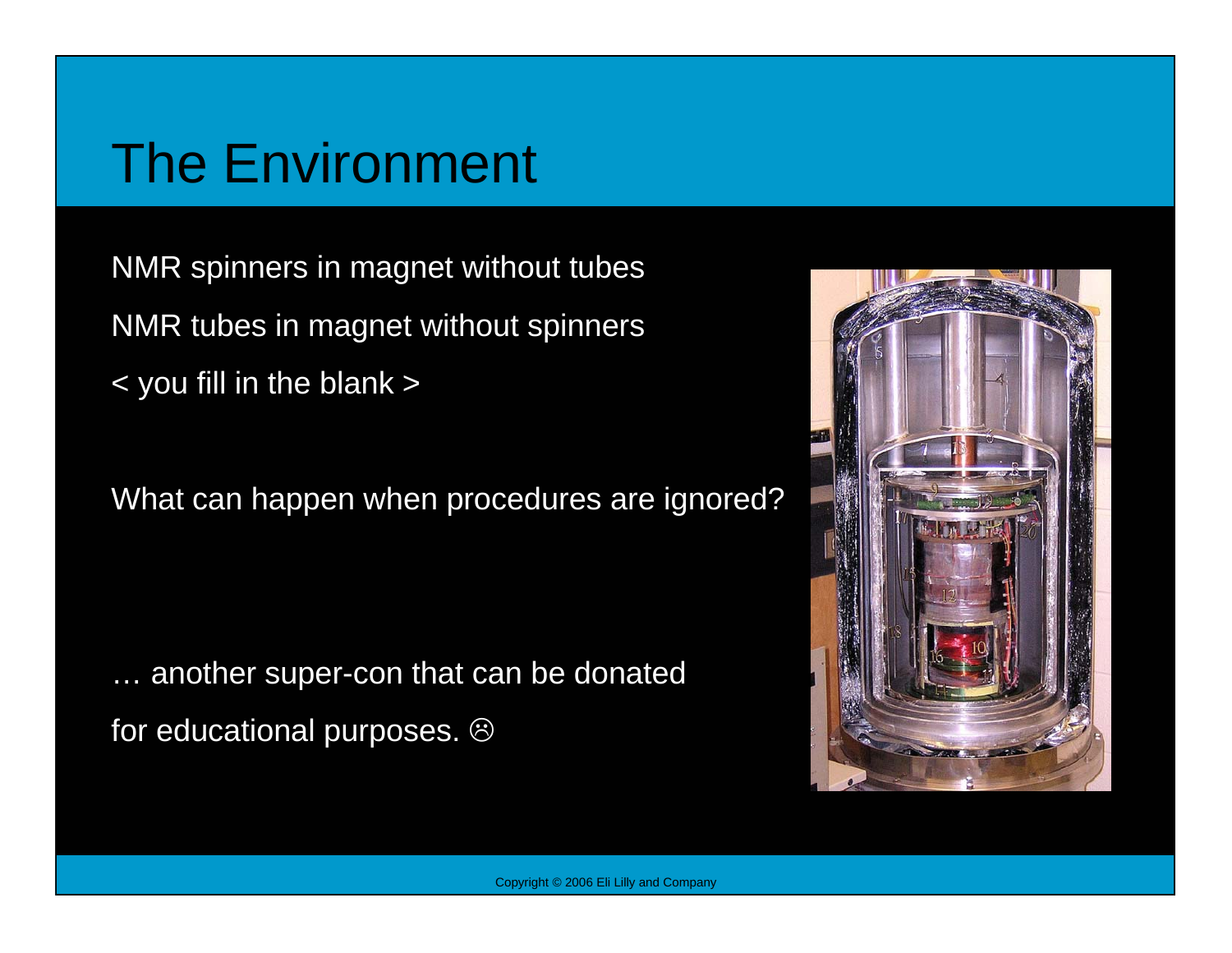### Open Access Experiences

#### Pharmacia – Kalamazoo

- Six Open Access Bruker NMR systems running automation
- Transitioned toward basic web-based instrument status and NMR data searching

#### Eli Lilly – Indianapolis

- Eight Open Access Varian NMR systems running automation
- •Expanding suite of web-tools for central Open Access System Administration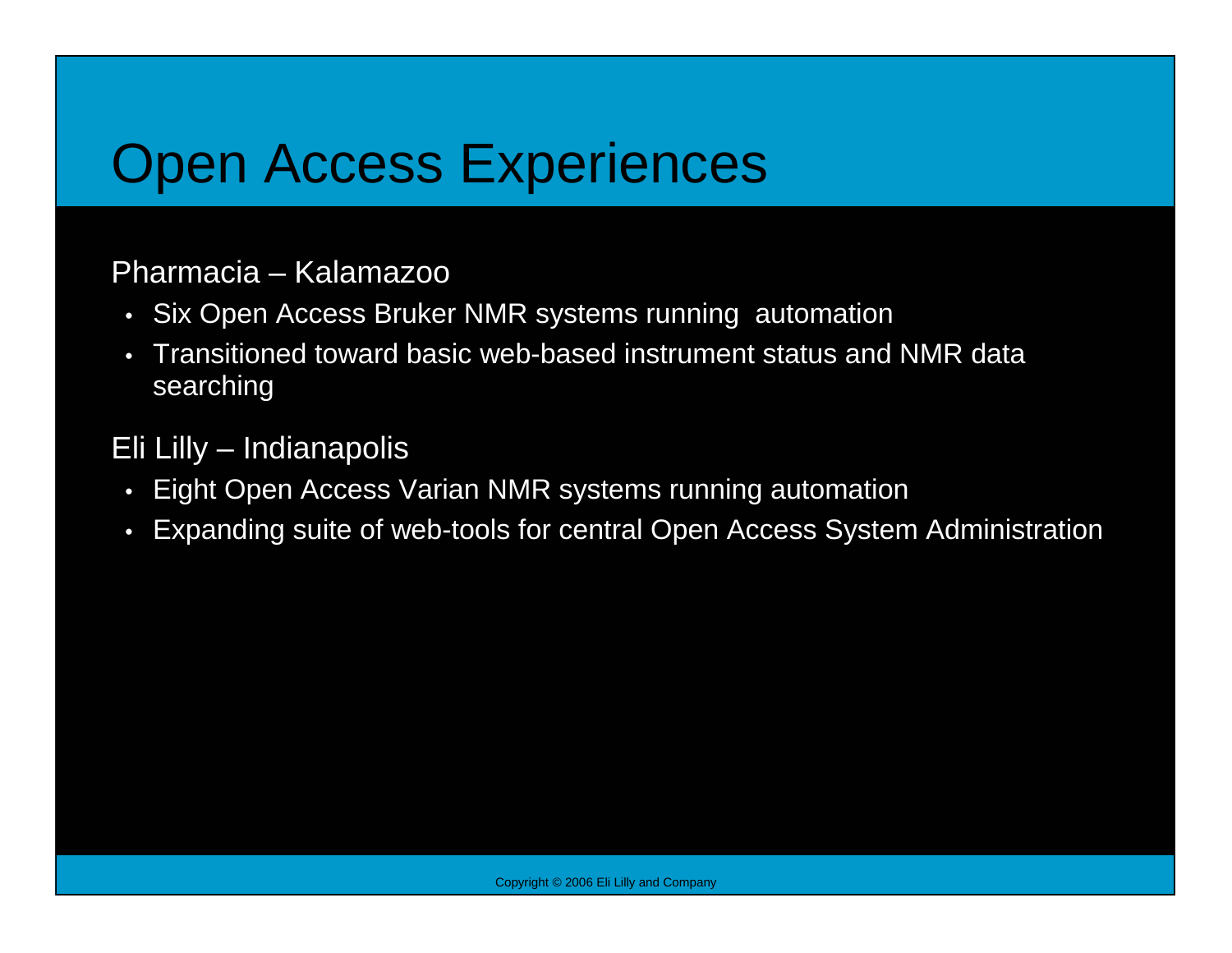## **Evaluation**

#### Geographically Diverse

• Seven instrument locations (chemist clusters) in four buildings on two campuses

#### Automation Partially Developed

• Seven Open Access NMR instruments had daily web-scheduled walkup capabilities, two of which had evening automation

How should time be best spent? How could the chemists spend theirs?

What needs to be accomplished? What's enjoyable to do?

*"The most important question in performance evaluation becomes not, "How well did you perform your job since we last met?" but, "How much did you change it?""* – from General Colin Powell, Chairman (Ret) Joint Chiefs of Staff "A Leadership Primer" – Lesson 10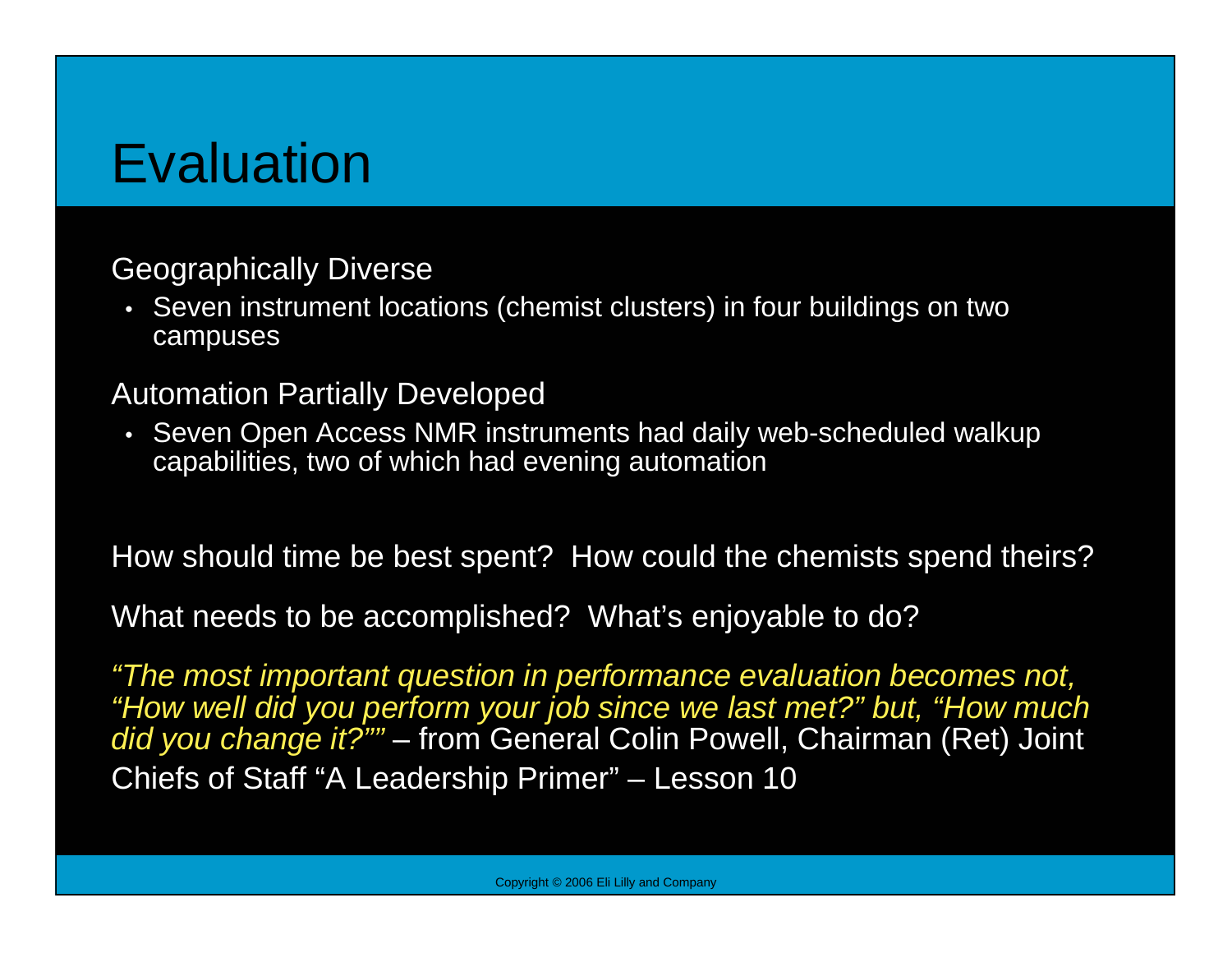## 1<sup>st</sup> Round of Adjustments

#### We created Web Tools for history, status, etc.

• Explogs with e-mail links, Automation History & links to saved console logs, Queue times, Service Event scheduling on 24/7 NMRs

| <sup>3</sup> NMR Automation History - Microsoft Internet Explorer provided by Eli Lilly and Company                                                                                                     |                                                                                                                      | <sup>2</sup> NMR Automation Status - Microsoft Internet Explorer provided by Eli Lilly and Company                                                                                                                                                    |                                      | Thttp://telluride/cgi-bin/cat_cons_log?bigburnitautolog06032201.txt - Microsoft Internet Explorer provided by - 0 X                                                                                                                 |
|---------------------------------------------------------------------------------------------------------------------------------------------------------------------------------------------------------|----------------------------------------------------------------------------------------------------------------------|-------------------------------------------------------------------------------------------------------------------------------------------------------------------------------------------------------------------------------------------------------|--------------------------------------|-------------------------------------------------------------------------------------------------------------------------------------------------------------------------------------------------------------------------------------|
| Elle Edit View Fgyankes Tools Help                                                                                                                                                                      |                                                                                                                      | Elle Edit Verr Fgronkes Tools Help                                                                                                                                                                                                                    |                                      | Ele Edt Yew Fgyorkes Tools Help                                                                                                                                                                                                     |
| <b>O</b> Book • ○ · R 2 6 2 South Streetors @ Posts ② B □ L                                                                                                                                             |                                                                                                                      | <b>O</b> Book • ○ · R 2 → O Search of Favorites @ Photo ② B □ L                                                                                                                                                                                       |                                      | <b>O</b> Book • ○ · R 2 4 2 search of Favorites @ Media ④ 2 日段                                                                                                                                                                      |
| B http://belluride/cgi-bin/autohistory                                                                                                                                                                  | D.<br>Links 1                                                                                                        | F & http://telluride/ogi-bin/autostatus                                                                                                                                                                                                               |                                      | $\vee$ $\bigcirc$ Go Links<br>dress 3 http://telkride/cgi-bin/cat_cons_log/bigbumbautolog06032201.txt                                                                                                                               |
| <b>Answers That Matter</b><br>Discovery Chemistry Research                                                                                                                                              | Lilly<br>Discovery Chemistry Research                                                                                |                                                                                                                                                                                                                                                       | Lilly<br><b>Answers That Matter.</b> | NMR Automation Console Log autolog06032201.txt On bigburn                                                                                                                                                                           |
| NMR Automation Queue History for Wed Mar 22 08:01:30 EST 2006                                                                                                                                           |                                                                                                                      | NMR Automation Queue Status for Wed Mar 22 07:59:55 EST 2006                                                                                                                                                                                          |                                      | Start of Automation<br>Spectrometer in automation mode<br>SAMPLEN: 1                                                                                                                                                                |
| INSTRUMENT SAMPLE STATUS CONSOLE LOG<br>tahoe(87/1/105A) Mar 22 07:56<br>Complete<br>Complete<br>Complete<br>autolog06032200.txt                                                                        | <b>INSTRUMENT</b><br>tahoe(87/1/105A)<br>solitude(87/2/205B)<br>heavenly(110A/B)                                     | <b>OUEUE</b><br><b>PRIORITY DAY</b><br>NEW AUTOMATION<br>OTime(min) OTime(min) DETAILS<br><b>EMPTY QUEUE</b><br><b>EMPTY QUEUE</b><br>5.6<br>×<br>SAMPLES QUEUE'd 5.6<br>powderhom(87/3/305A) EMPTY QUEUE                                             |                                      | USER: navruser<br><b>MACRO: CustomO</b><br>EXPLIST: MCHAR4<br>LONGLIST:<br>SOLVENT: CDC13<br>TEXT:<br>SampleDir: T69-A08953-168-1<br>Archive: /export/home/mmcuser/vnmcsys/data/T69/A08953<br>USERDIR: /export/home/nmcuser/vnmcsys |
| 100<br>Complete autolog06032100.txt<br><b>Please Wait!</b><br>autolog06032000.txt<br>Complete<br>Script<br>Complete<br>Executing<br>Complete<br>100<br>Complete<br>INSTRUMENT SAMPLE STATUS CONSOLE LOG | <b>INSTRUMENT</b><br>YES<br>bigbear(48/2/2232)<br>bigburn(48/1/1234) NO<br>kirkwood/48/4/4232) NO<br>NO<br>powderhom | FREE<br><b>USED</b><br><b>NIGHT</b><br><b>TOTAL</b><br>PERCENT FREE<br>AUTOMATION QTune<br>OTime<br>OTime<br>11.0hrs 3hrs 53.8min 7hrs 6.2min<br>64 %<br>11.0brs 0<br>11.0brs<br>100%<br>11.0brs 0<br>11.0hrs<br>100%<br>11.0hrs<br>100%<br>11.0hrs 0 | QUEUE<br><b>DETAILS</b>              | EMAIL: WINNEROSKI LEONARD LØLILLY.COM<br>ENAILuhat: message<br>ENAILwhen: sample<br>DATA:<br>STATUS: Oueued<br>GLIDE<br>Seg:<br><b>TURNSPORT</b><br>FAMIL.                                                                          |
| Local intranet<br><b>B</b> Done                                                                                                                                                                         | Done                                                                                                                 |                                                                                                                                                                                                                                                       | Local intranet                       | e) Done<br>Local intranet                                                                                                                                                                                                           |

Identified and trained local chemist contacts

• Leverage local assistants for anomaly correction (< 5 min each instance; < 3 times per month)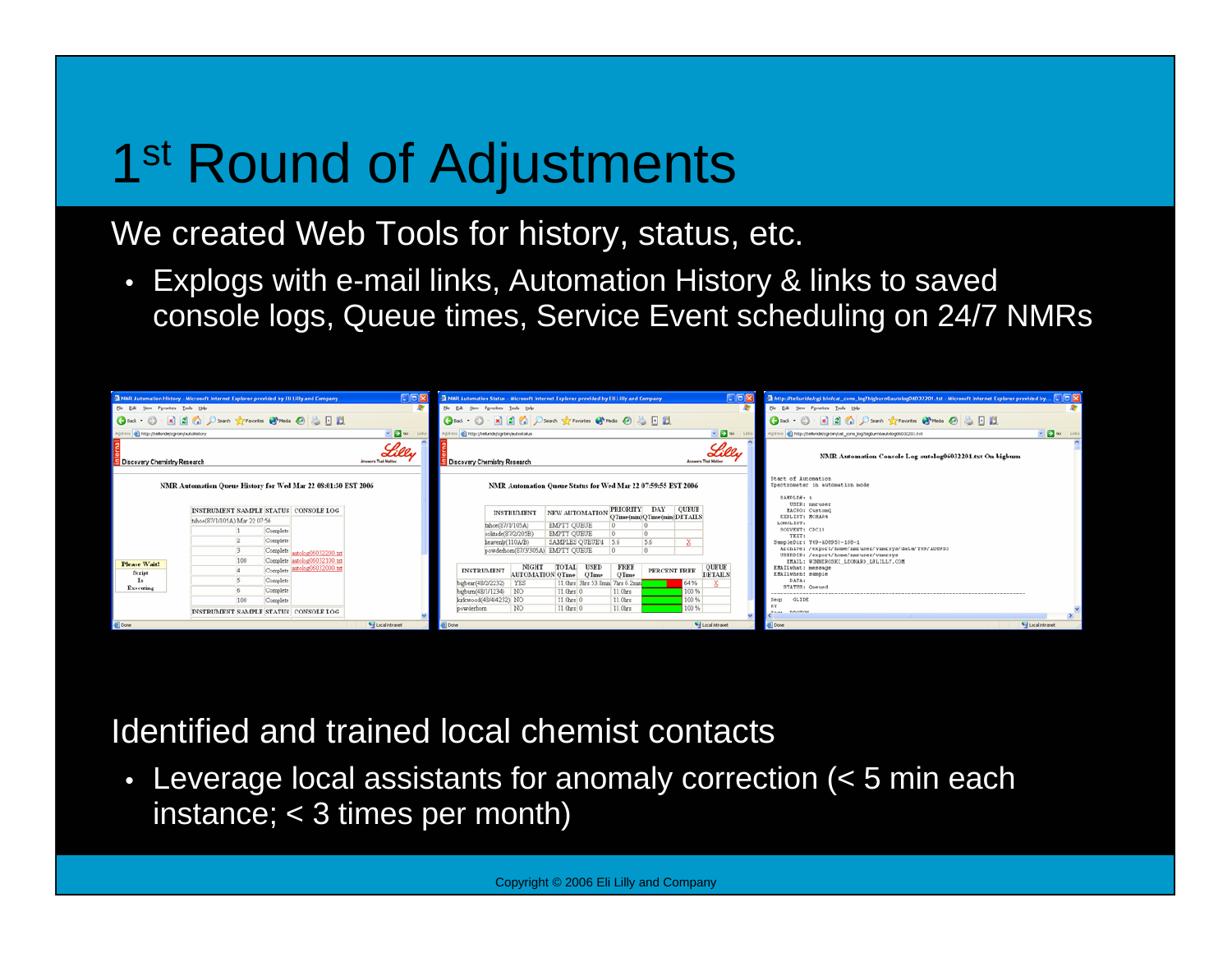### 1st Round Results

#### Enhanced CSINMR (Crime Scene Investigation NMR)

- $\bullet$ Proactively address issues sometimes before chemists were aware of them
- •We were able to communicate with the cluster before addressing the issue



#### Enhanced Time Management

- Were able to manage the decommissioning, moving, and reinstallation of eleven NMR instruments in 2005
- Were able to roll-out 24/7 automation in new Open Access Labs during moves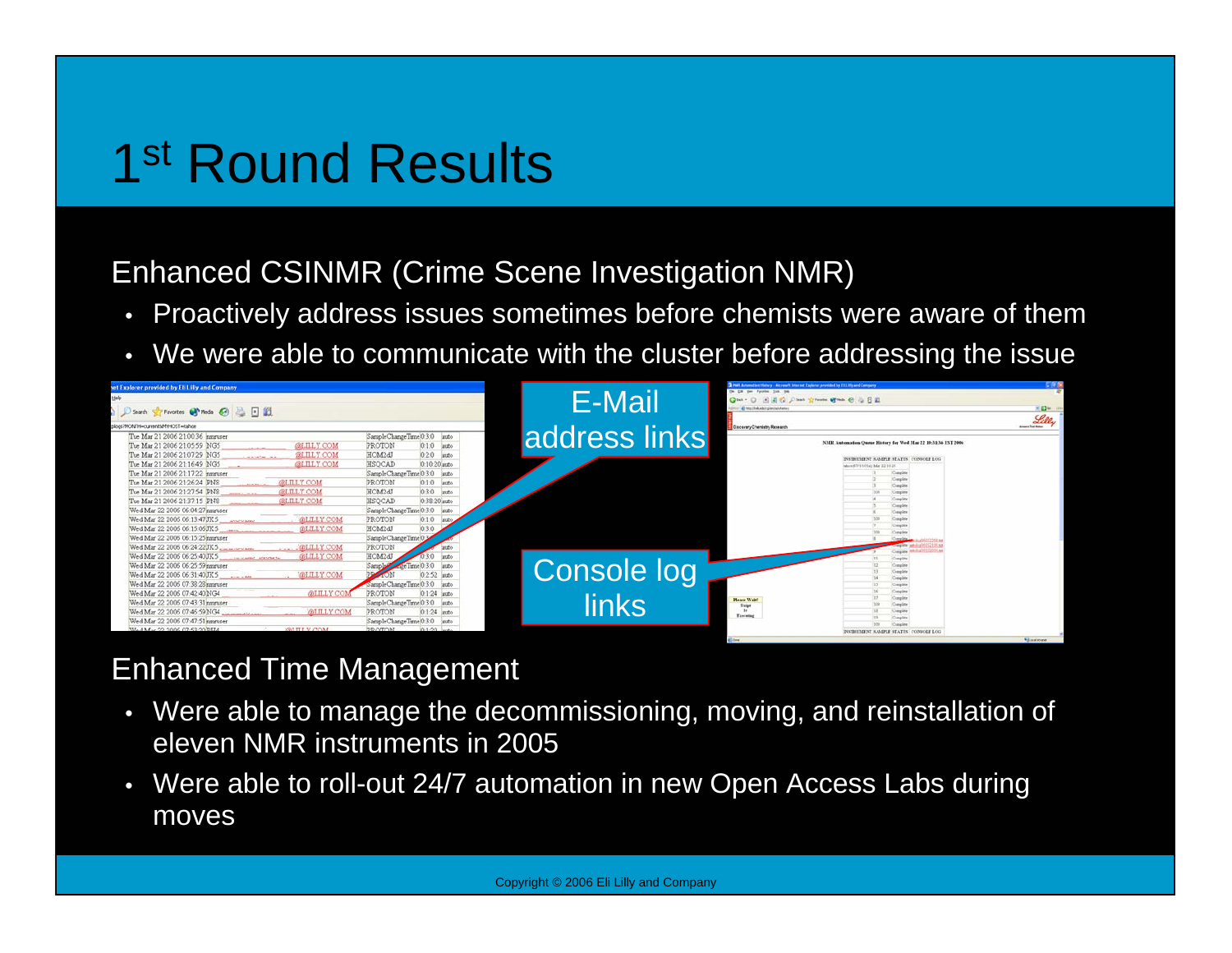## 2<sup>nd</sup> Round of Adjustments

We increased automation capacity/increased software capabilities

- Converted all systems for evening automation w/ e-mail notification
- Started 24/7 automation in three locations w/ e-mail notification
- Flexible automation parameter setting with Chempack 3.1
- Creating web-based program so chemist can track all their OA samples from submission to completion

Hardware upgrades in progress to support our direction

- Standardizing on INOVA consoles
- Transitioning to Linux PCs for VJ/Chempack 3.1 automation interface
- Retraining SMS accessories for 100 sample capacity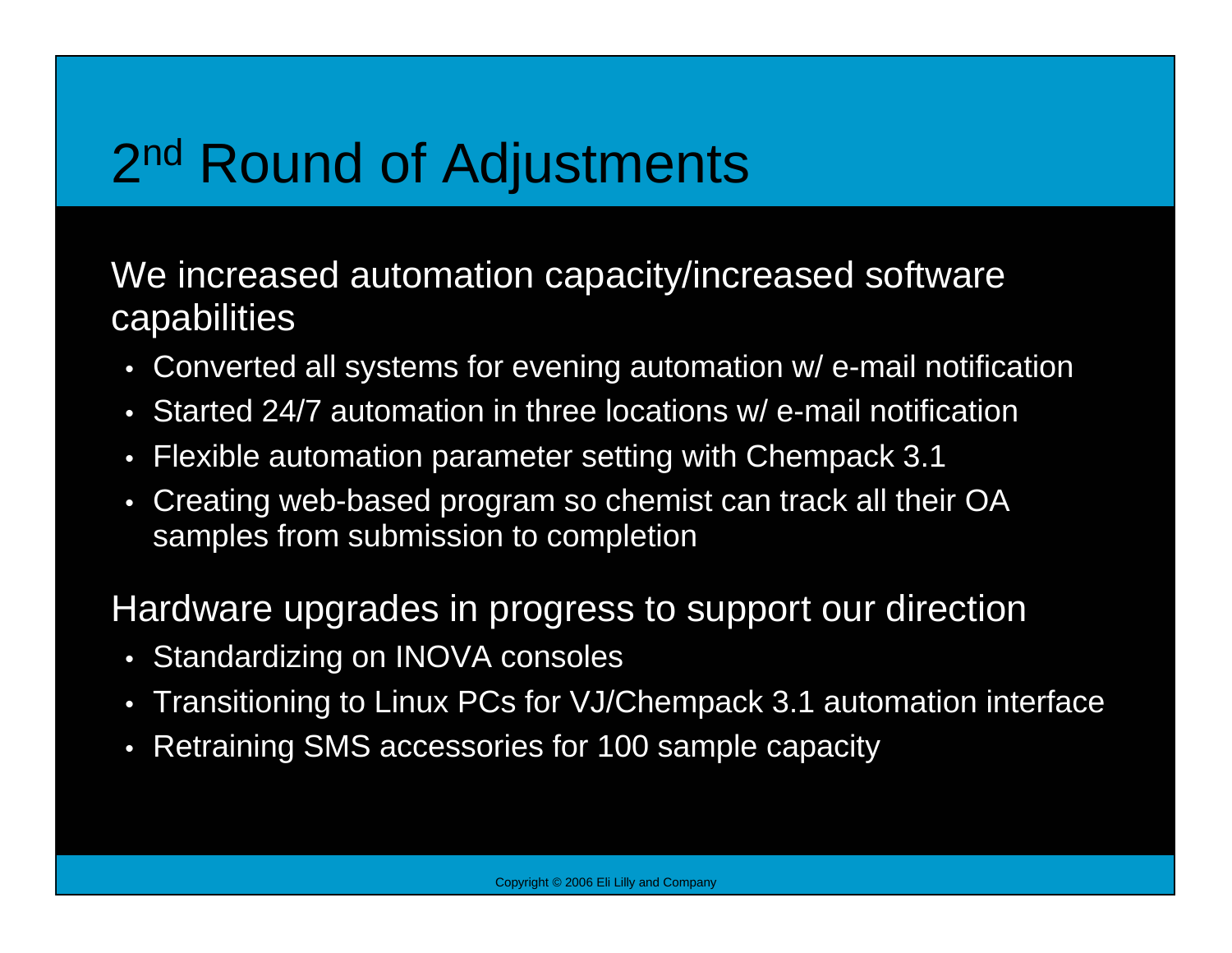### 2<sup>nd</sup> Round Results

A Café-like NMR experience in 24/7 Open Access labs

- •Chemists appreciate quick visits to local OA lab several times/day to queue up new experiments while pickup/drop-off samples and hardcopy plots
- •Chemists utilize remote access of NMR data
- $\bullet$ Chemists spend more time in their lab

Providing an intuitive VJ/Chempack 3.1

Open Access Interface

Coming Soon!



Intentional chemist interaction

 $\bullet$ Choose to prioritize chemist relationships

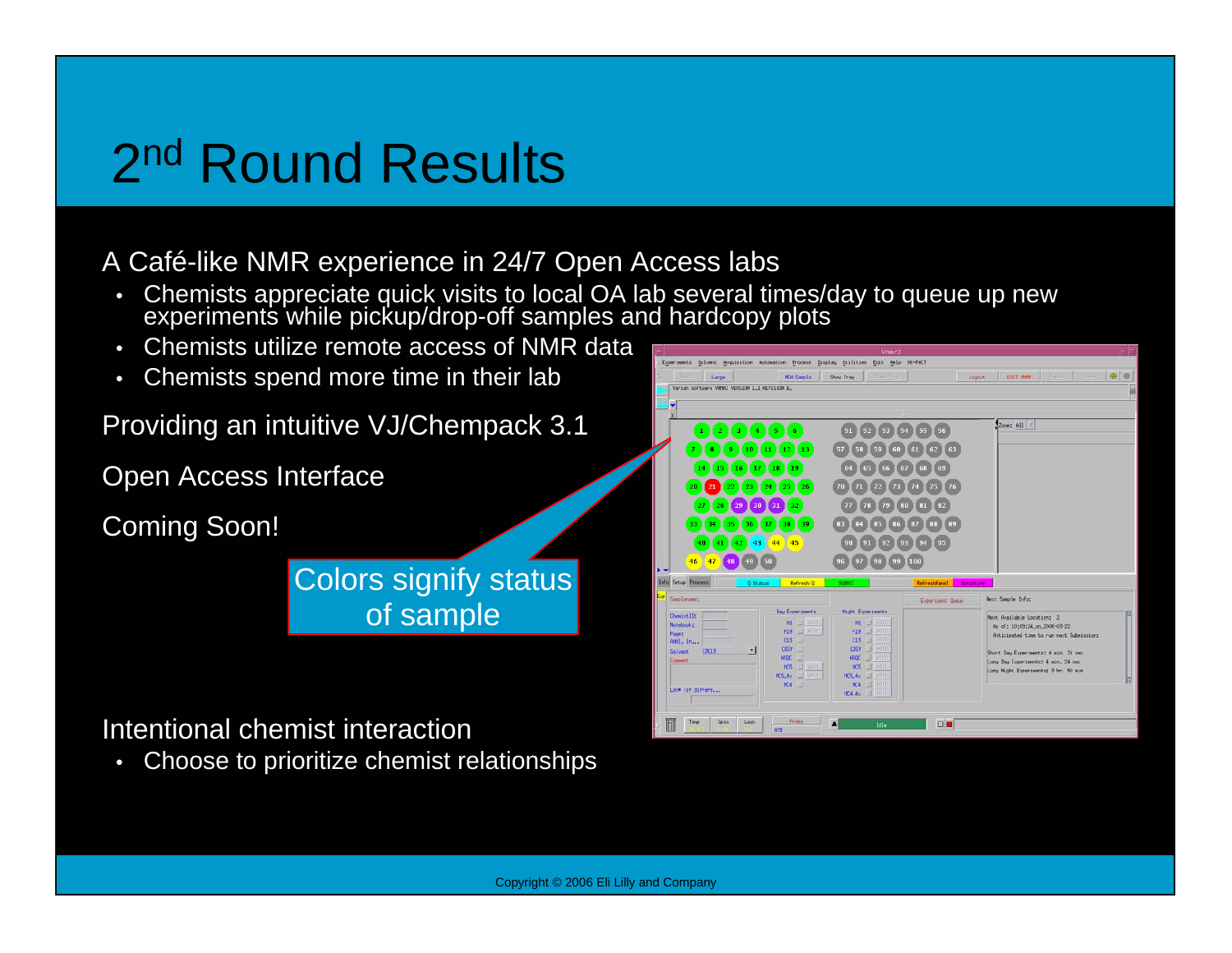### 3r<sup>d</sup> Round Considerations

We interface e-notebook efforts with worklist submissions to OANMR

• minimizes transcription errors and save chemist's time

Utilize structure display capabilities of VJ for chemist's post-acquisition tasks

• Increase tools placed in the chemist's hands

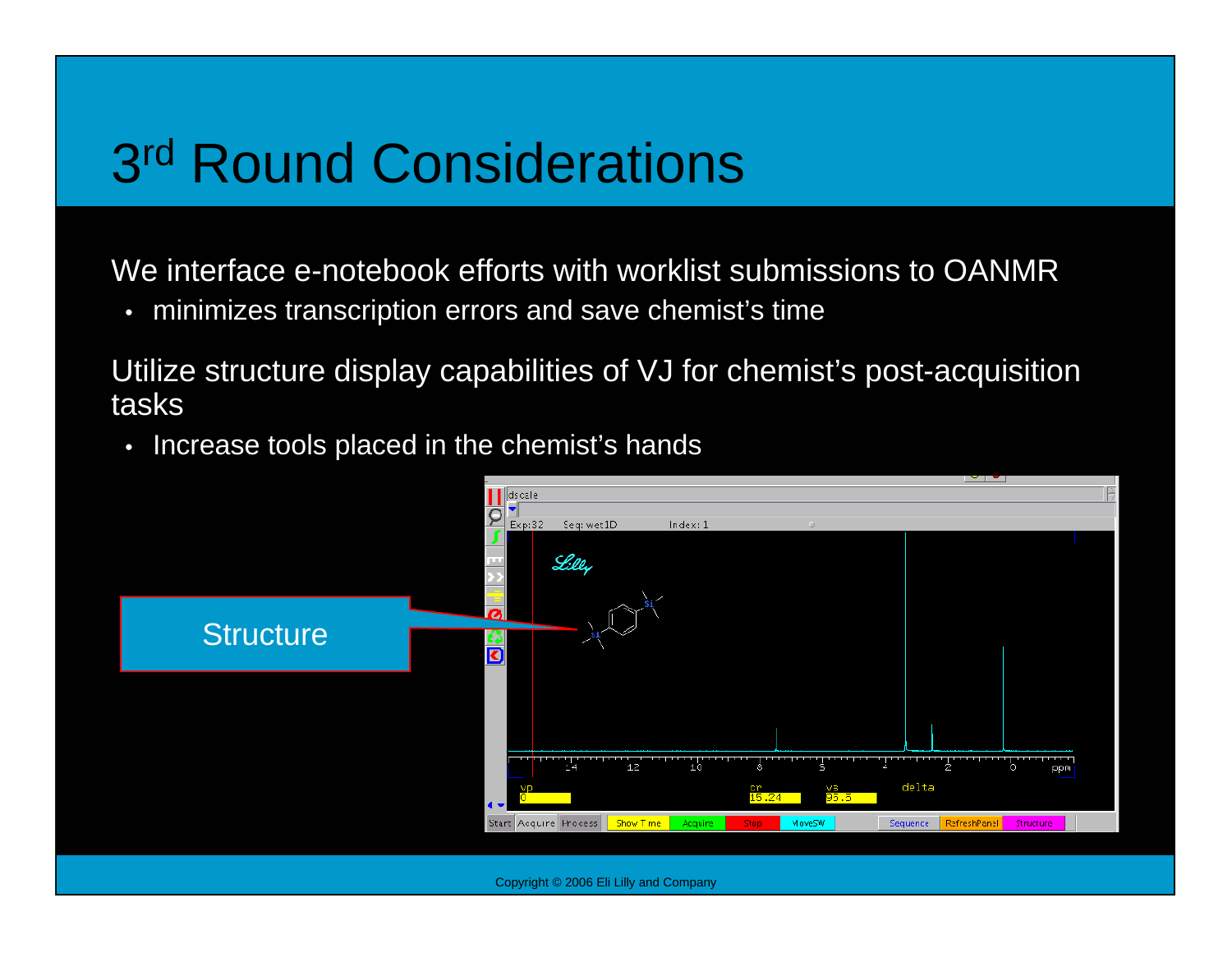### 3r<sup>d</sup> Round Considerations

#### We enhance multiple venues for NMR training opportunities

- Continue to grow the chemist's NMR capabilities creatively
	- CBT (Computer Based Training), Lunch-time Learning, etc.
	- Instant Messaging & VNC Servers help real-time NMR assistance

Alter Open Access Labs to be ergonomically updated to reflect a cafe environment

• 24/7 submissions at a bar height workspace, bar stools, etc